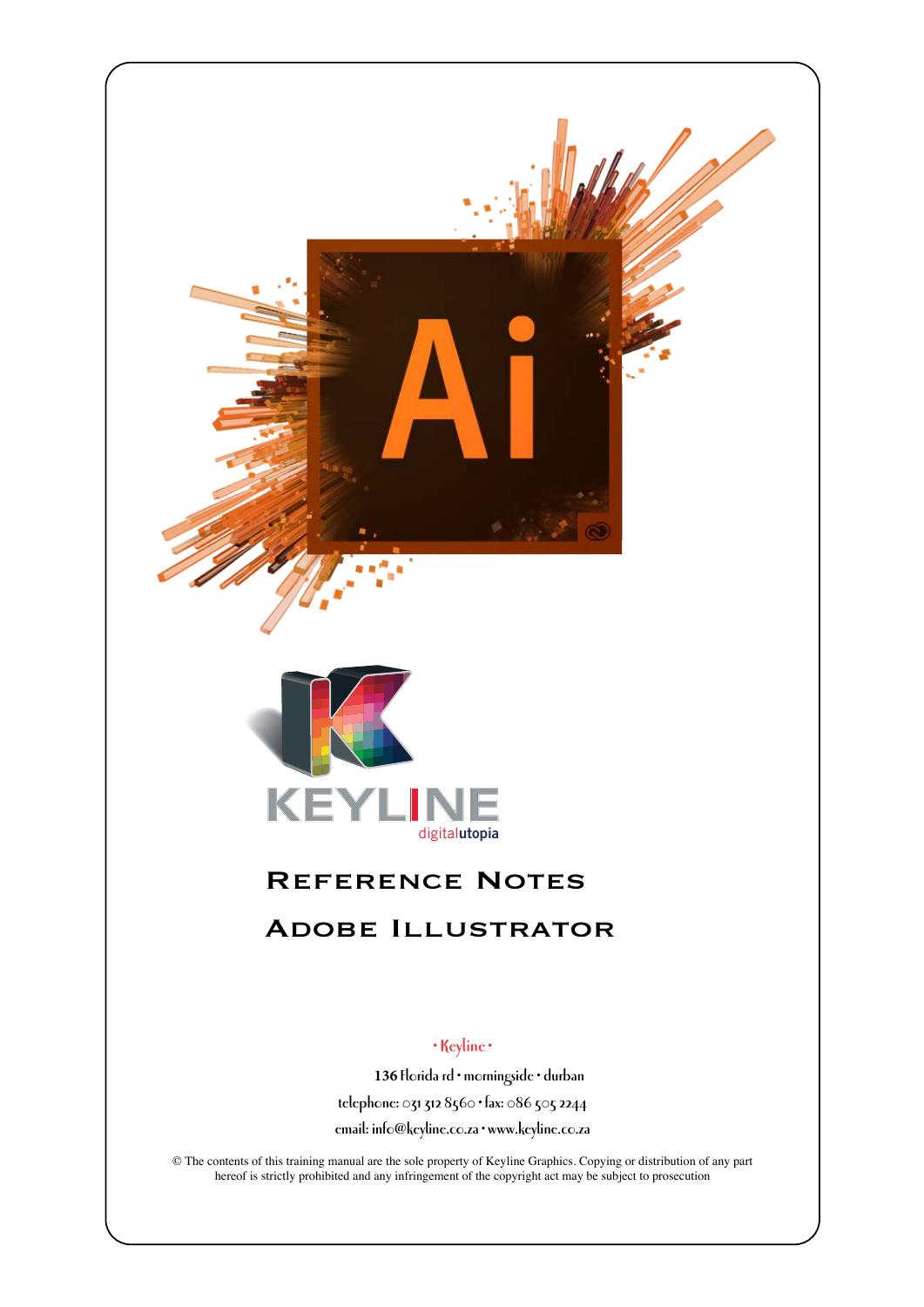#### **1.SETUP PREFERENCES:**

- Select Preferences under the Illustrator menu
- Important Prefs include Units, smart guide behaviour options, and appearance of Black options
- Hyphenations switch on

#### **2.NEW DOCUMENT: (Shortcut**  $\mathbb{R}$  **N)**

- Control basic page settings
- Advanced options include:
- RGB or CMYK colour mode
- Raster Effects set to medium (high might slow performance), this setting is live.
- Use the Artboard tool to shuffle, resize, customise and delete pages
- Shift & drag to add new pages, or create a page inside another
- Clicking on an object or group will automatically create an Artboard (page) fit to the object

#### **3. SAVING:**

- Save as an .ai file (illustrator) to work with in Illustrator
- Creating a PDF Compatible File will ensure the document is saved with all contents, it can therefore be opened in Acrobat (like a pdf!)
- Save down for older versions of Illustrator/Freehand using the Version drop down menu from the Save Options dialogue box
- To take Illustrator artwork into **INDESIGN** go File Menu → Place, it will be a link
- Vector elements can also be copied and pasted between the Applications, and be edited.

#### **4.DRAWING SHAPES:**

#### a) Recap:

- To draw a shape just drag or click and put in the dimensions in the pop up box.
- To change a Rectangle to a Trapeze for eg, use the Direct selection tool and either
- click off and the back onto the corner node and drag
- or just drag a marquee around the node or nodes

- To delete a path segment or node, click on a path with **R** then hit **BACKSPACE**
- **H** J (join) to close open paths, with open end nodes selected, or also use path options in control palette area
- **ALT TAB** to change behaviour of the  $\frac{12}{5}$  key between Select or Direct selection tool
- With Rounded rectangle tool up/down arrow while dragging will increase or decrease rounded edges or click and add the dimensions and corner radius
- Polygon tool up/down arrow increases/decreases sides
- Star tool up/down arrow increases/decreases sides,  $\frac{12}{10}$  Drag to make sharp long points
- Flare tool inserts spot hi-light
- Objects can have multiple strokes and fills Go to appearance palette menu  $\rightarrow$  add fill/stroke Change colours and size etc Can also change the stacking order by clicking and dragging in the Appearence Palette
- By default **ILLUSTRATOR** has a white fill and black stroke, X to toggle target, Shift X to swap
- Holding **Spacebar** whilst drawing allows you to reposition an object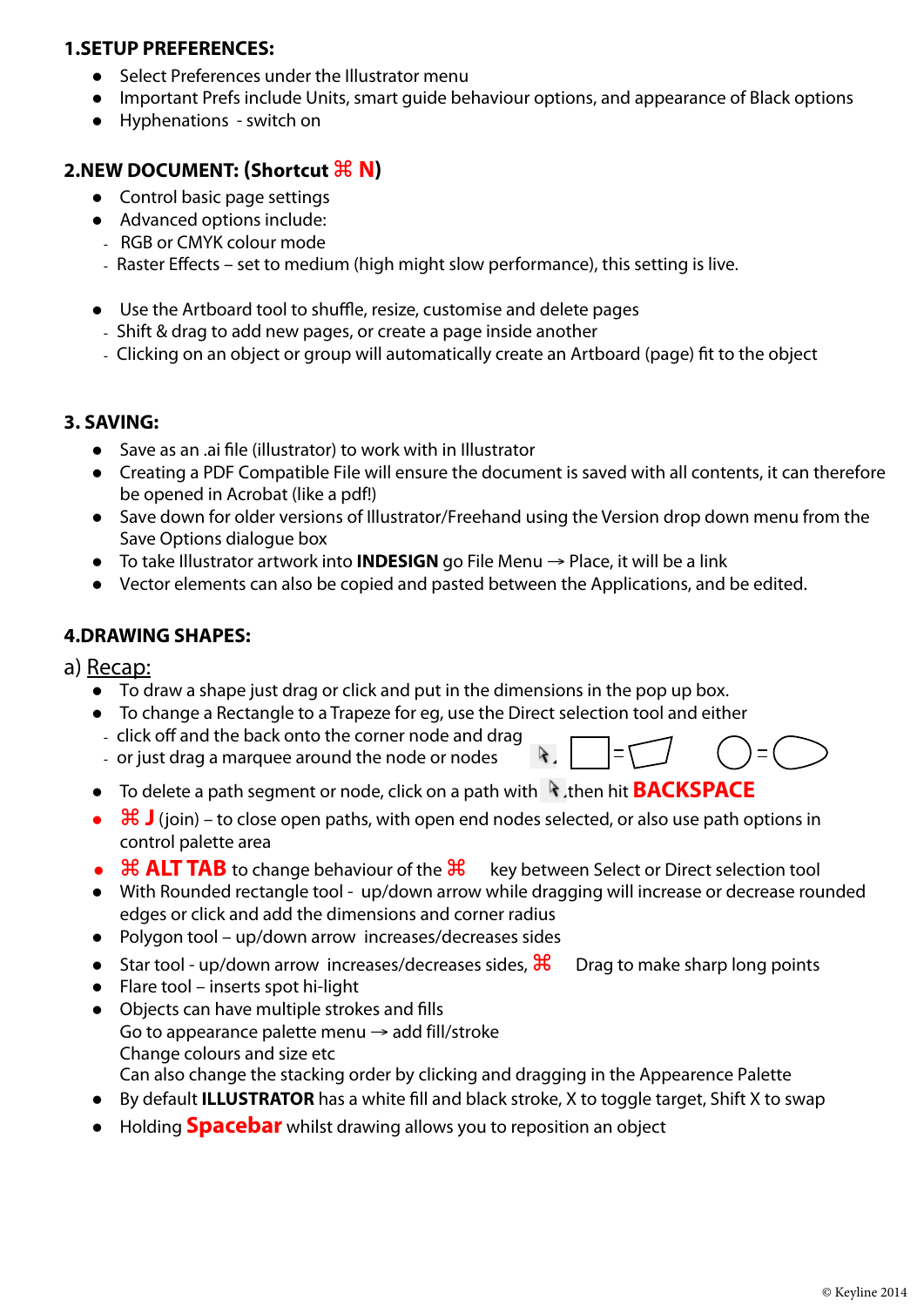## b) Fills / Strokes:

 You can drag a colour from the swatches palette to the gradient colour stop or

click the colour stop then click colour swatch using **ALT** or

Use the on object gradient editor with CS4

- Can save a gradient or colour fill in the swatches palette by going to the swatch palette menu  $\rightarrow$ new swatch
- Can convert a stroke to an outline by going to Object Menu → Paths → Outline Stroke (now you can apply a gradient

## c) Selecting Objects:

 Hiding a selection moves objects out of the way to allow you to work on objects that may be behind them

Object Menu  $\rightarrow$  Hide  $\rightarrow$  Selection or  $\frac{36}{10}$ 

When done, go to object menu  $\rightarrow$  Show All or **ALT**  $\mathbb{R}$  **3** 

- $\bullet$  Select one object then go to the Select Menu  $\rightarrow$  Same  $\rightarrow$  Fill Colour and it will find all the objects on your page with the same colour. Now you can edit
- There is a Select Similar Objects button on the control panel (this button becomes programmed) **Magic Wand:**
- Magic Wand allows you to find objects on a page with common stroke/fill attributes within a certain tolerance range
- Selects objects of the same colour tones/shades
- Double click wand tool to increase tolerance (the bigger the tolerance the more colours it will find)
- In the Magic Wand Palette Menu → Show Stroke Options allows you to choose the stroke colour and tolerance

#### **Saving Selections:**

- Use Magic Wand to select objects
- Go to Select Menu → Save Selection, give it a name. This selection is then available at the bottom of the select menu
- Allows you to go to that selection quickly by choosing it from the Select Menu

#### **Isolating Group Options**

- Isolating works for Groups, Blends, Compound paths and Clipping masks
- Once the groups are made and you want to edit a particular object you can double click on that object
- A grey box appears at the top to show you the level structure
- Go from the outside in
- The Group Selection tool allows you to go from the inside out
- Nested groups are groups within groups

#### **Outline Mode**

- Allows you to see Framework or 'Skeleton' mode
- select 'through' objects (a great way to select objects underneath)
- another way to find or select objects is through the Layers Palette

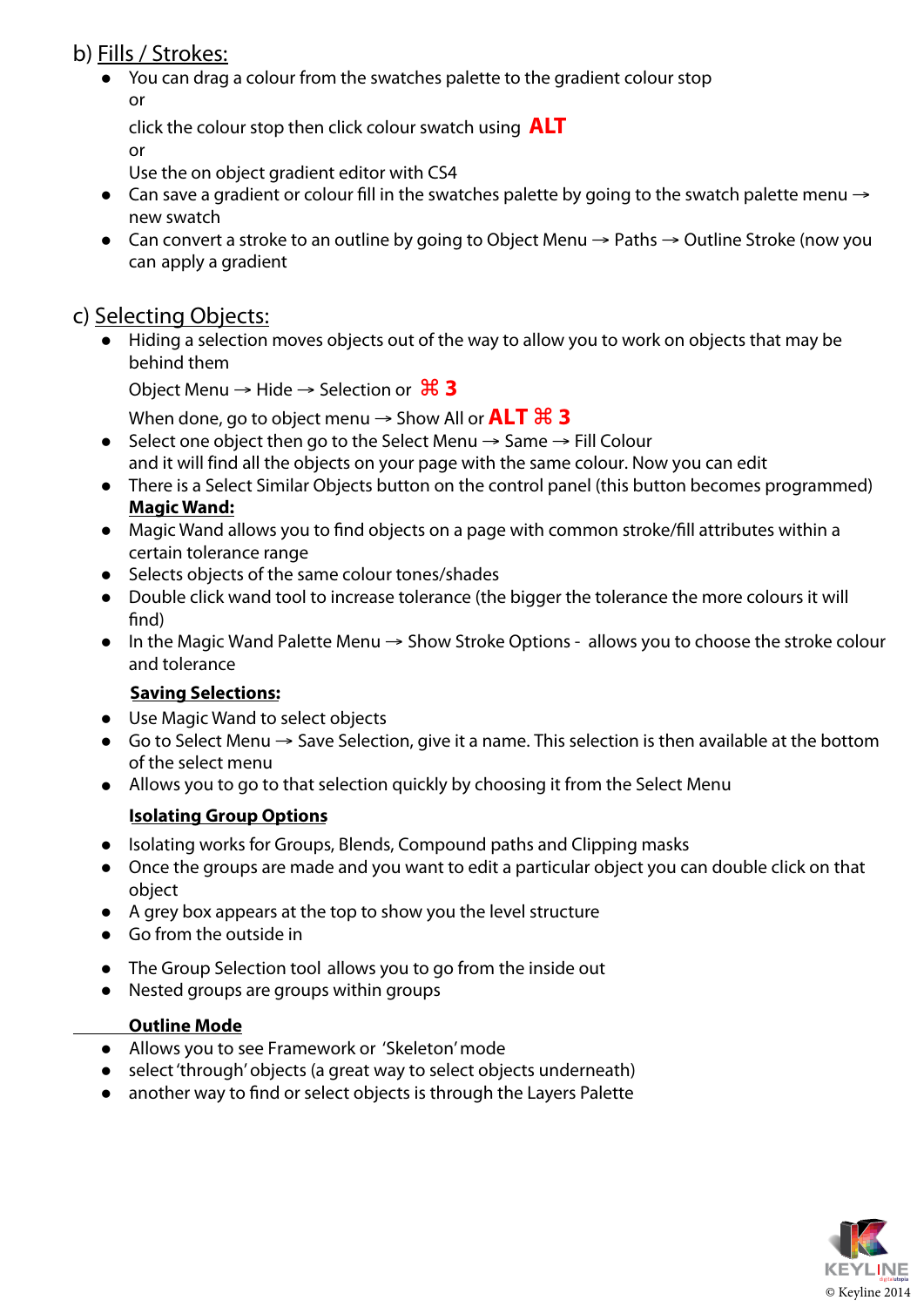## d) Create Own Patterns:

- Draw own patterns Drag this into the swatches palette
- Use the scale tool applied to the pattern only to increase/decrease the pattern
- Can use embedded images to create patterns
- A box with no fill or stroke behind the created pattern object will control the tile

## e) Clipping Mask:

- If you place a picture make sure have the link option on
- If you drag a picture from **BRIDGE** it will automatically link the picture
- Clipping mask is like' paste into'
- It masks or trims objects
- Draw an object then drag pictures over (make sure the shape is in the front) Select both items go to Object Menu  $\rightarrow$  Clipping Mask  $\rightarrow$  Make (image is inside shape)
- $\bullet$  Shortcut  $\text{\#}7$
- Use the select Content/Container option to edit
- The Layers Palette is also critical to controlling a mask

#### f) Compound Paths:

- Number of shapes, select all and go to Object Menu → Compound Path → Make
- If you want a picture to appear in the compound path drag the image over the shapes, select all then go to Object Menu  $\rightarrow$  Clipping Mask  $\rightarrow$  Make
- $\bullet$  Shortcut is  $\mathcal{H}$ **8**
- To paste a picture into text, create outlines then ungroup the text and make a compound path, you can then also make a clipping path out of the text.

### g) Effects:

- Vector artwork is all points and paths
- Raster (pixel based) effects can also be added
- Check Raster Effects Effect Menu → Document Raster Effects Setting For commercial print work, set the resolution to a High Setting before output (you can also set this up when creating a new document)
- All effects are live if you want to edit an effect you don't have to delete it and then do it again, you can edit it from the Appearance palette by clicking on the effect listed

Map Art:

- Is putting a picture onto a 3D image (like a label)
- Need to make the picture into a symbol first
- Find Map art option with the 3D Revolve effect (in appearance palette)
- Select the symbol you want and position it in correct place
- Play around with the positions and sizing (make sure preview option is switched on)

## h) Offset Path:

- To create another path uniformly expanded or contracted from the original
- Object Menu Path Offset Path (can change the distance between them)

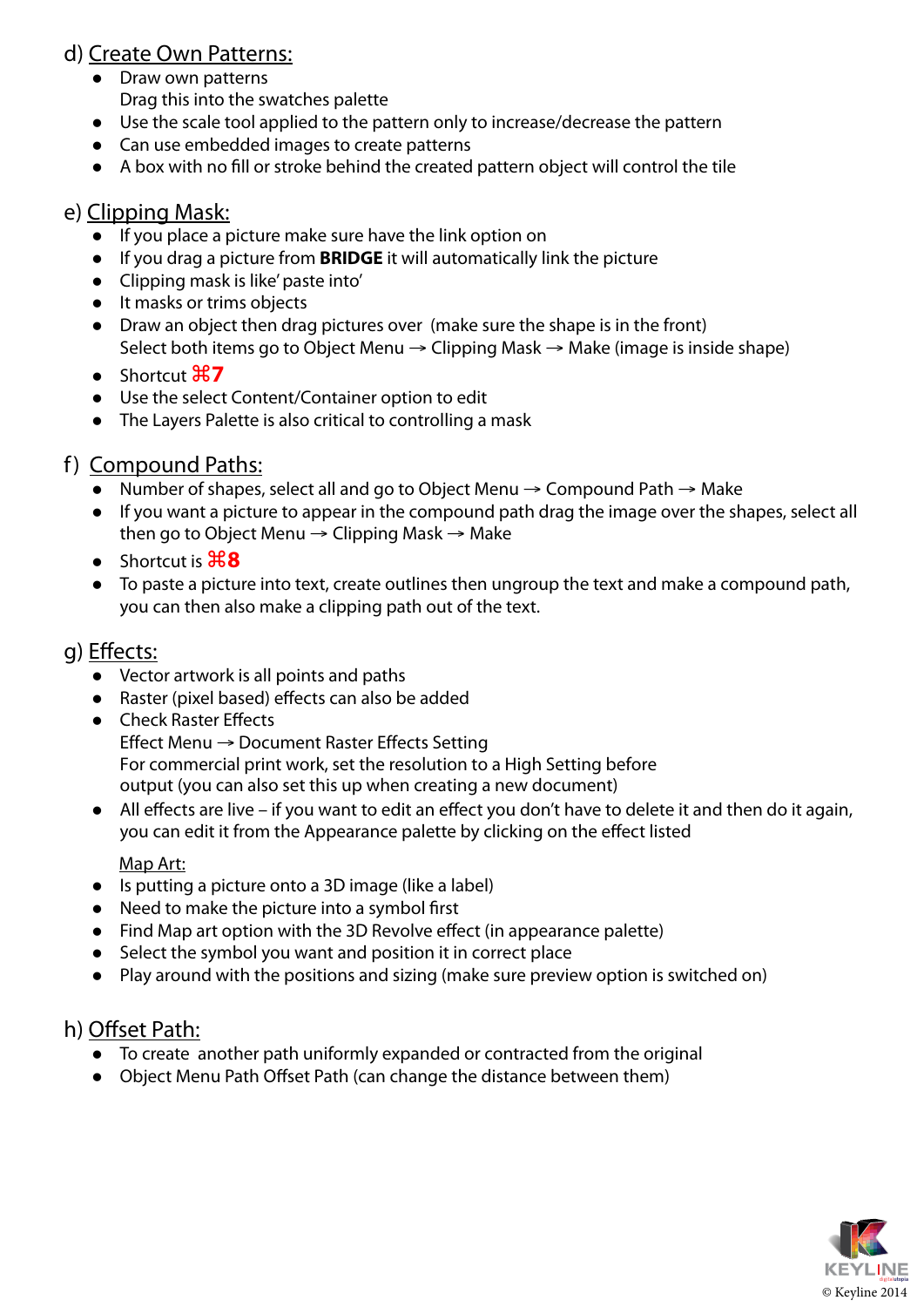# **5. AIDS TO HELP DRAW BASIC SHAPES:**

### a) Guides:

- $\bullet$   $\mathcal{H}$ **R** show/hide rulers
- Can move guides using dimensions Horizontal (y)
	- vertical (x)
- $\bullet$  Under the View Menu  $\rightarrow$  \* lock/unlock guides
	- \* hide/show guides
	- \* release guides (makes them into printable lines where you can
	- change strokes and colours)
- Make guide (will make any line into a guide)

### b) Grids (squared paper)

- $\bullet$  View Menu  $\rightarrow$  Show Grids
- Illustrator Preferences Guides and Grids (change the grid lines and subdivisions)

## c) Snap to Grid:

- $\bullet$  View Menu  $\rightarrow$  Snap to Grid
- Allows you to draw shapes while using grid lines accurately

## d) Smart Guides:

- To access smart guides, View guides and snap to grid options must be turned off
- $\bullet$  View menu  $\rightarrow$  Smart guides
- Move an object around the page and you'll see lines and text labels (path, center) appear

## e) Outline View:

- Allows you to just see the outside of the shapes (skeletal shapes) with no fills,colours or strokes
- Helps you to find objects and to find the center of objects
- $\bullet$  View Menu  $\rightarrow$  Outline View

# f) Power Duplication: (Transforming Objects)

- Select the appropriate transformation tool
- **ALT** click to determine the anchor point and call up box at same time
- Enter the appropriate values
- Copy $\mathcal{H}$  **D** or Object Menu  $\rightarrow$  Transform again
- 'Transform Each' allows you to scale, move, rotate multiple objects as if you are addressing 1 object at a time. - got to Object Menu → Transform → Transform Each

# g) Graphic Styles:

- There are some pre-existing graphic styles
- There are libraries of other graphic styles found in the graphic style palette
- Can see what graphic styles have been applied in the appearance palette and edit them live from here.
- Always remember to go back to the default setting afterwards (D)

# **6. TOOLS:**

- a) Pencil Tool:
	- NB check stroke and colour options

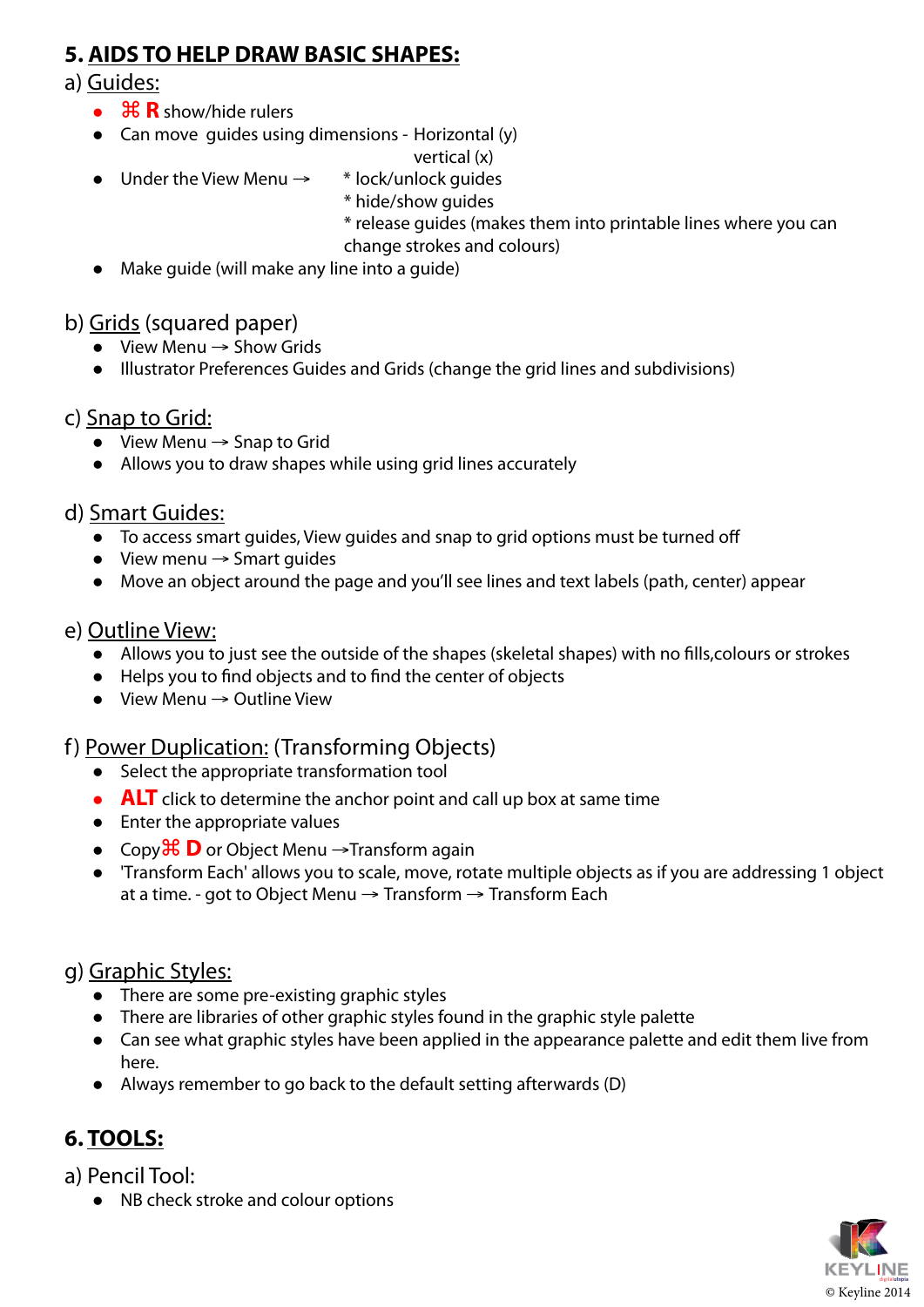- When you draw with the pencil , and x appears next to the tool
- If you place the pencil over an existing line the x disappears and you can edit the line
- $\bullet$  Hold down  $\mathsf{ALT}$  key while drawing  $^\mathsf{O}$  when you let go it will close the path with a straight line

# **b) Text/Type Tool: T**

.

- Area type where you drag a text box then insert text
- Point type just click and start typing, as you drag the text box bigger the text will also increase in size.

This is used mainly for text effects (a single word or headings)

- **H Shift >** will increase the text size
- **He Shift <** will decrease the text size
- **B Shift ALT** > will increase the text size in increments of 10
- Can use the eyedropper tool to apply a text style to other text
- **•** Insert bullets **ALT 8**
- **ALT**+ up/down arrow to increase / decrease leading
- $\bullet$  **ALT**  $\leftrightarrow$  increase / decrease tracking
- Can apply a fill and stroke to text by creating outlines first

#### **Text warping:**

- Select a text box then go to the Object Menu → Envelope Distort → Make with Warp
- Pop up box choose the warp style and change direction etc (preview on)

#### **Type on a Path:**

- Same as **INDESIGN**
- Draw a line or shape
- Click type on path tool, click and drag cursor from start to end points
- Type your text
- Now you can change text size/font/colour etc
- Arrow with allows you to flip or rotate text.
- For more options and effects go to Type menu  $\rightarrow$  type on path  $\rightarrow$  options
- If drawing around an object and you want to fill that object deselect it then use the to select it then you can give it a fill and stroke colour

#### **Text inside a Path:**

Just place the cursor inside the object and begin to type

#### **Area Type:**

- Click on a path then the text takes on the shape of the object
- Type Menu → Area Type Options (text frame options) change columns, gutters, inset spacing etc

#### **Vertical Type Tool:**

• Types text vertically

#### **Vertical Type on a Path Tool:**

- Draw a line then vertical type on a path tool and insert your text
- Text will follow a path

#### **Threading Text:**

- Same as **INDESIGN**
- Type Menu  $\rightarrow$  Threading Text  $\rightarrow$  Release (release the selection and move the text back)

 $\rightarrow$  Remove Threading (removes the thread but leaves

the  $2^{nd}$  text box and the text)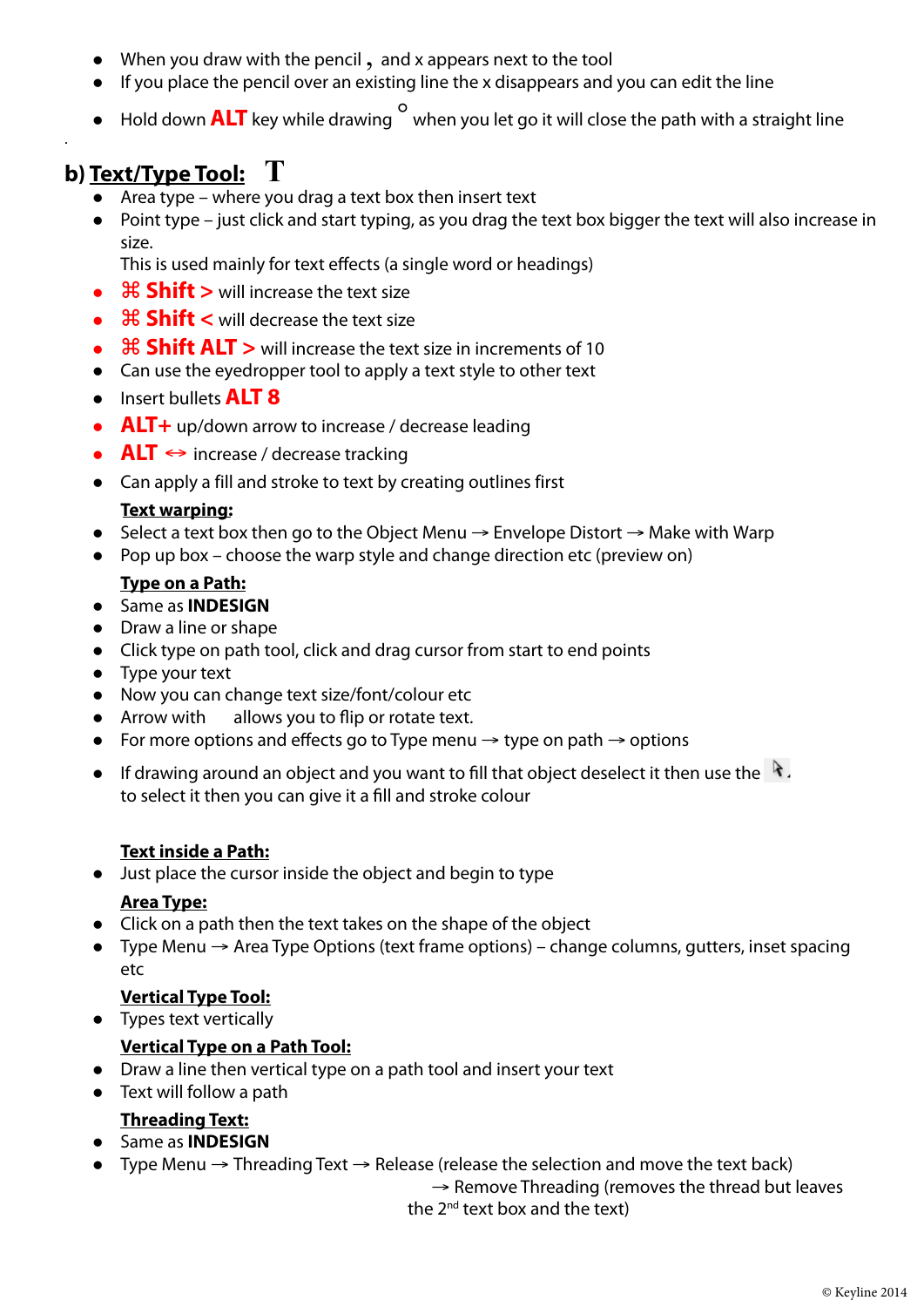# **c) Pen Tool:** (Practice using this tool)

- Use it to trace pictures, draw accurate paths and custom shapes
- **•** Click **SHIFT** will draw a straight line
- Curved line click and drag starting point then click
- Combine curves and straight lines start with a curve then click the end node to get a straight line.
- **ALT** click  $\leq$  to create angles (corners)
- Add or subtract nodes (pen tool options)

# **d) Brush Tool:**

- Can paint using brushes
- These are applied as freehand drawings
- Can apply brushes as strokes
- Find Brush options on the control panel and in the Brush Palette
- Can find different Brushes in the library of the Brush Palette
- Double click on a brush option to change the size etc.
- You can also create your own brush then drag it into the Brush Palette

#### Art Brush:

- You can use any object/shape/symbol/pencil line to create a brush stroke
- Drag from the page into the brush palette (choose new art brush) then click on the brush tool and select the brush stroke and draw on page

#### Scatter Brush

- Create a pattern or
- Drag from the page into the brush palette (choose new scatter brush) then click on the brush tool and select the brush stroke and draw on page

#### Calligraphy Brush:

• New brush

Pattern Brush:

- Create separate patterns and drag into the swatches palette
- Go to the Brush Palette Menu → New Brushes → Pattern Brush →Insert patterns for sides/outer corners/inner corners or start/end for open paths

#### **e) Symbol Tools:**

• Find Symbols in the symbol Palette

| Spray can               | Spray the symbols around the page                                                                                                                                                                                                     |  |
|-------------------------|---------------------------------------------------------------------------------------------------------------------------------------------------------------------------------------------------------------------------------------|--|
| <b>Symbol Shifter</b>   | Allows you to move symbols                                                                                                                                                                                                            |  |
| <b>Symbol Scruncher</b> | Scrunches the symbols closer together                                                                                                                                                                                                 |  |
| <b>Symbol Sizer</b>     | Increases the symbol. ALT will make it smaller                                                                                                                                                                                        |  |
| <b>Symbol Spinner</b>   | Rotates the symbol                                                                                                                                                                                                                    |  |
| <b>Symbol Stainer</b>   |                                                                                                                                                                                                                                       |  |
| <b>Symbol Screener</b>  | Fades the symbol into the background                                                                                                                                                                                                  |  |
| <b>Symbol Styler</b>    | Allocate a graphic style to a symbol                                                                                                                                                                                                  |  |
|                         | $\mathbf{A}$ and $\mathbf{A}$ are the contract of the contract of the contract of the contract of the contract of the contract of the contract of the contract of the contract of the contract of the contract of the contract of the |  |

- Can use a symbol as a picture drag it from Symbol Palette onto the page
- You can edit a symbol by going to Object Menu → Expand or

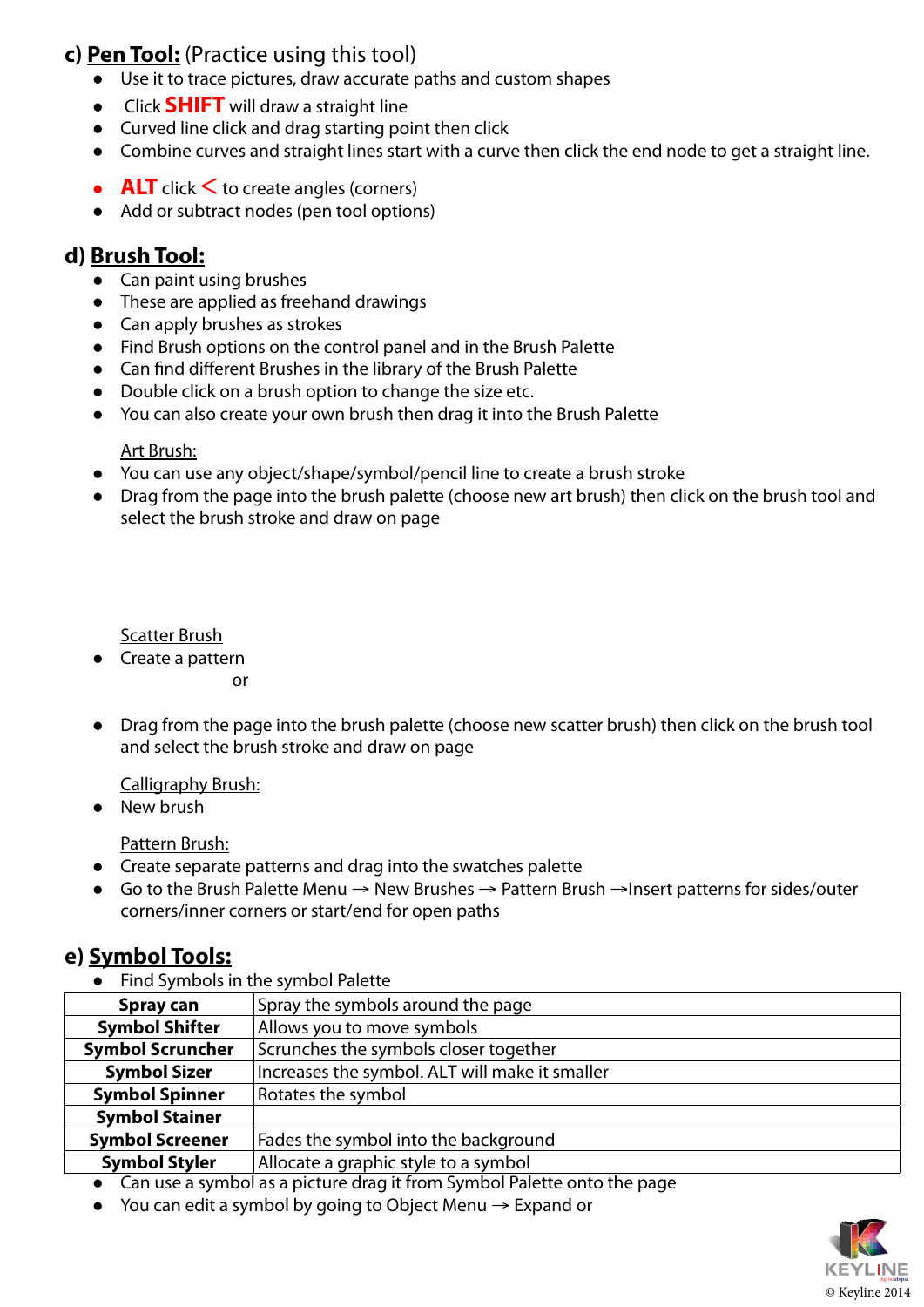go to the Palette Menu → Break link to symbol then you can make your changes and either drag it back to symbol palette as a new symbol or drag it over the original symbol to replace it.

You can also create your own symbol and drag it into the Symbol Palette and give it a name

 $\frac{1}{26}$  New Symbol button will call up pop up menu

**Alt** New Symbol button will put a new symbol into the palette

## **f) Reshape Tool**:

- Found with the scale tool
- Add anchor points
- Then edit the anchor points and paths using the

# **g) Free Transform Tool:**

• Select an object then use the free transform tool to rotate or resize the object by hand

# **h) Blend Tool:**

- Draw 2 objects and select both Go to the Object Menu  $\rightarrow$  Blend
- To use the blend tool select the objects then double click on blend tool to set options then click on 1 object then another
- Can blend numerous objects together
- Blending objects now have a spine which you can edit using the pen convert anchor point tool
- Can blend 2 symbols into a row eg. ants  $\mathbf{X} \mathbf{X} \mathbf{X} \mathbf{X}$  Use blend tool with option set to specified steps Draw a line with the pencil tool and select both Go to Object Menu  $\rightarrow$  Blend  $\rightarrow$  Replace Spine (the ants will now be on the curves line) 米米米米Double click on blend tool and set orientation to set to path (now ants will follow each other in a line)

# **i) Eyedropper Tool:**

- Used if you want one shape to have the same attributes as another shape.
- Click on the shape (with attributes you want) to load the eyedropper then **ALT** click on the empty shape or

Select the empty shape then click the eyedropper tool and click the shape with the attributes you want (loaded eyedropper) and the empty shape will now have the same attributes.

# **j) Eraser Tool:**

- Will rub vector segments out
- Left **[**and Right**]** will change the size of the eraser
- Hold down the **ALT** key to erase in square blocks
- Scissors tool

# **k) Paint Mesh Tool:**

- Like airbrushing for vector graphics
- Meshing (shading) colours together
- Draw an object and give it a fill, deselect it and click on the mesh tool and click on the object

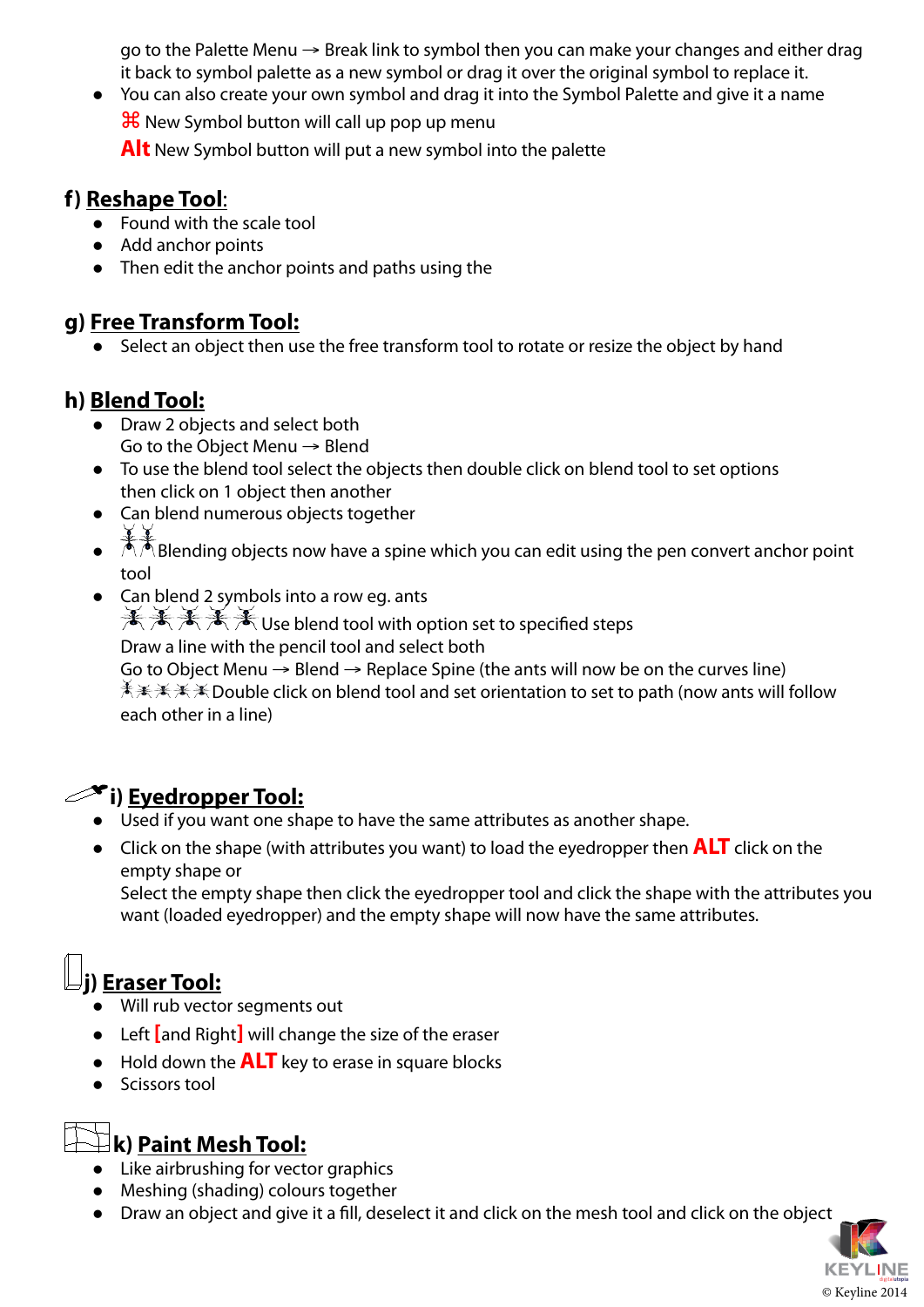(create mesh over the object) Click again to add more grid lines

- Choose a colour from the colour swatches palette and drag to insert into an area in the grid
- Can create a gradient mesh by selecting an object going to Object Menu → Create Gradient Mesh (pop up menu – insert number of rows and columns) Keep the object selected then drag colours from swatches palette into the quadrants and they

# **l) Flip Tool:**

will blend together.

• Select the object you would like to flip then click the flip tool and choose your anchor point by holding **ALT** and clicking (pop up menu – insert values with preview on) can also make a copy from here.

## **m) Graph Tool:**

- Will automatically create a graph for you
- Pop up box where you enter values for x and y axis (leave  $1<sup>st</sup>$  cell blank) and click apply
- There are different types of graphs to choose from (bar/pie/line etc)

# **7.CONTROL PANEL:**

| <b>Colour Fills</b>           |                          | Menu change to small list view/         |
|-------------------------------|--------------------------|-----------------------------------------|
|                               |                          | thumbnails                              |
| <b>Stroke Colour</b>          |                          |                                         |
| <b>Stroke Size</b>            | Click on stroke for menu | * Cap options                           |
|                               |                          | *Align strokes                          |
|                               |                          | *Create own dashed lines                |
| <b>Brush Strokes</b>          |                          | * Choose more options from library on   |
|                               |                          | bottom left                             |
|                               |                          | * Can change colours and stroke size of |
|                               |                          | brush strokes                           |
| <b>Graphic Style</b>          |                          | * Just like object styles in            |
|                               |                          | <b>INDESIGN</b>                         |
|                               |                          | *View in Appearance palette             |
|                               |                          | * Click on a style to edit              |
| <b>Align Options</b>          |                          | * Can align to page                     |
| <b>Select Similar Objects</b> |                          |                                         |
| <b>Recolour Artwork</b>       |                          | * change the colour of your artwork     |
| <b>Transform Options</b>      |                          | * Change position                       |
|                               |                          | * change size (w/h)                     |
|                               |                          | * Rotate angle                          |
|                               |                          | * Shear Angle                           |
|                               |                          | * Menu button more options              |
|                               |                          | * Flip                                  |
|                               |                          | * Scale strokes and effects             |
|                               |                          | * Transform object only                 |
|                               |                          | * Transform pattern only                |
|                               |                          | *Transform both                         |



## **8. TEXT STYLES:**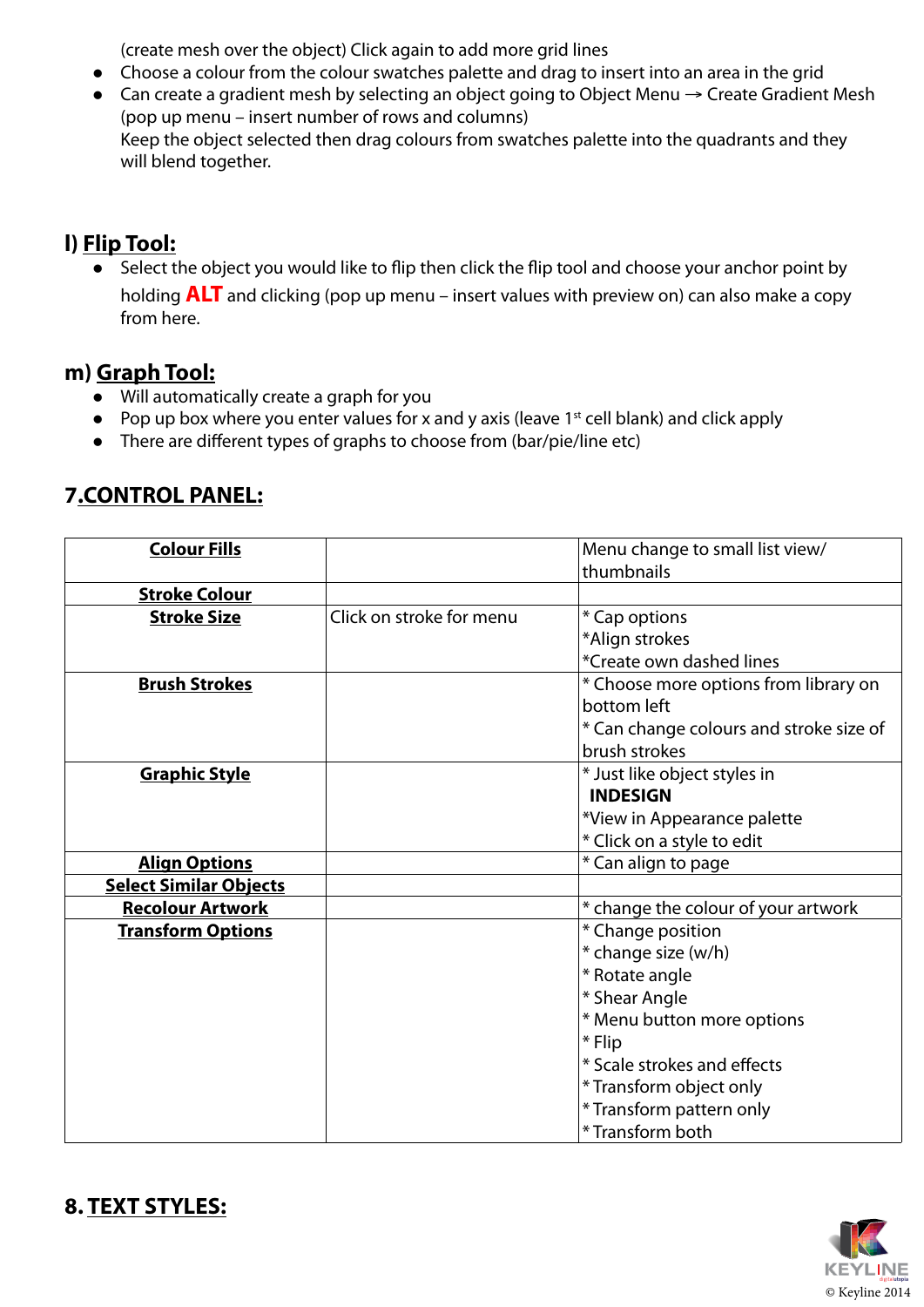## a) Character Styles:

- Windows Menu →Type → Character Styles (add to palettes)
- Double click on a character style to see the details
- Click on other text then character style to take on those attributes (eg. headings)
- Or have nothing selected then use the eyedropper tool and click on the heading and hold **ALT** key while dragging over text to apply those attributes.
- Can't apply gradients or graphic styles to text unless you create outlines first.

## b) Paragraph Styles:

- Can create a new style then apply this style to other text by **ALT** clicking on the paragraph style in the paragraph style palette then your hi-lighted text will have the same attributes.
- $\bullet$  If you edit your style a + will appear after the name in the paragraph style palette to apply these new changes go to the Palette Menu  $\rightarrow$  Redefine Style (all text with these attributes will now change too)

# **9. COLOUR OPTIONS:**

#### a) Global Colours:

 When creating a new colour swatch make sure that the global option is on as this allows you to edit it and automatically update all objects with that new colour

## b) Spot Colours:

 Swatches Palette Menu → Open Swatch Library → Colour Books → Pantone Solid Coated → Find the number and click on it to add it to the swatches palette

#### c) Grouping Colours:

- Can create a folder for colours eg. pantone folder
- This helps to manage your colours easier
- Click on the New Colour Group icon and give your folder a name Click and drag colour swatches into this new folder
- Gradients cannot be stored in a colour group

#### d) Merging Swatches:

 You can change one colour with another, click both colours then click on the one you want to keep and go to Palette Menu  $\rightarrow$  Merge swatches

#### e) Adding Used Colours to Swatches Palette:

 Select all your artwork then go to the swatches palette and click on New colour group icon (pop up box  $\rightarrow$  Select from artwork  $\rightarrow$  All global) This will add all the used colours to the swatches palette in a new folder.

#### f) Colour Guide:

- This will give you various colour options for variants of colours
- Harmonious colours / complimentary colours / shades etc

#### g) Live Colour:

- You can recolour your artwork
- Click on Recolour Artwork icon on the control panel or go to the Edit Menu  $\rightarrow$  Edit Colours  $\rightarrow$ Recolour Artwork
- Edit the colour wheel by clicking and dragging colours around

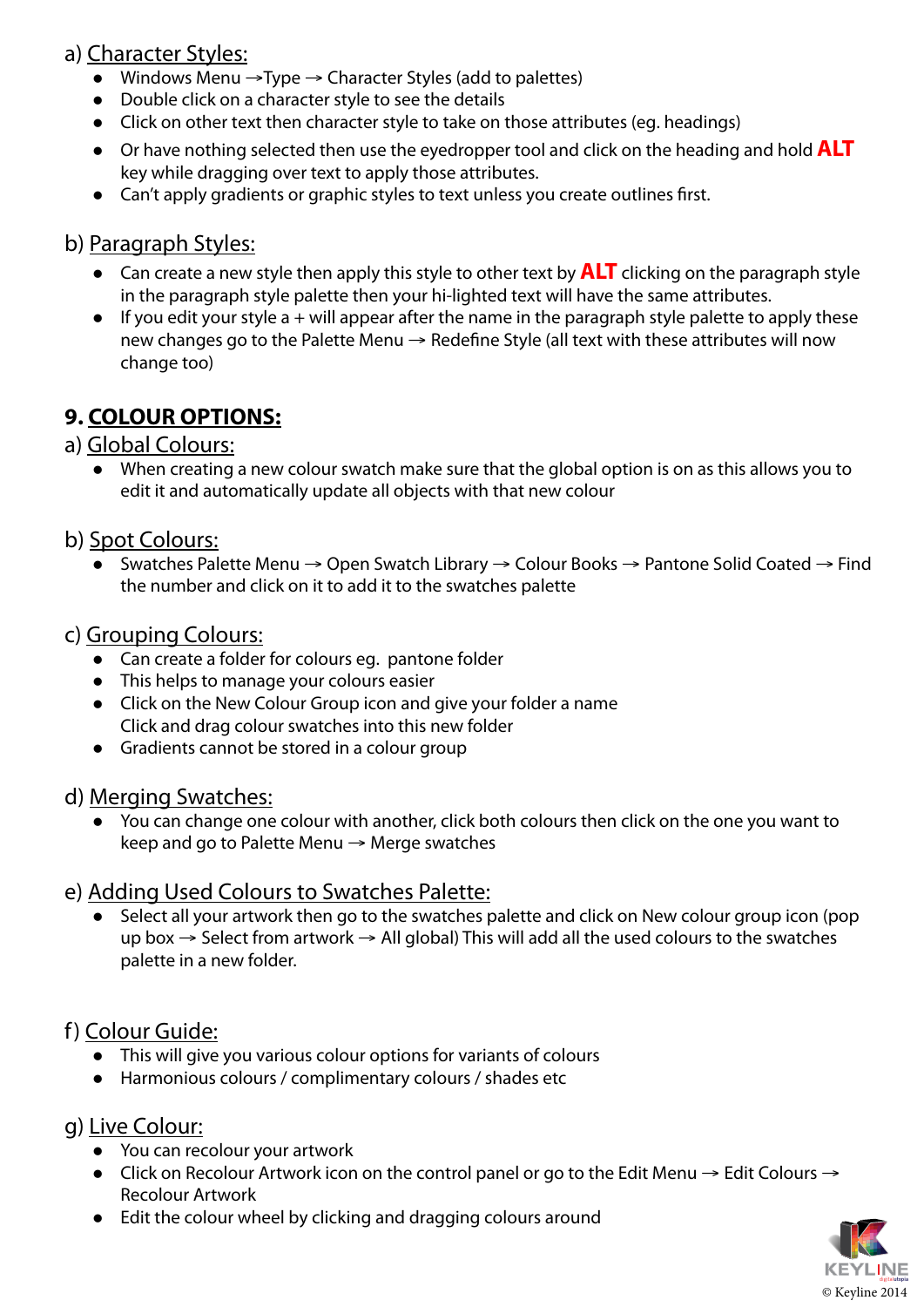If you click the link it will keep colour harmony

If you click Assign you'll get the colour bars

original colour new colour

If you don't want to change the colour click on the arrow

- To find a colour in your artwork click on a colour bar and click the  $\sqrt[12]{\ }$
- You can add to a colour group and rearrange the colour order
- Custom Settings set to 1/2/3 colour job
- Can drag colours from the colour group into a bar to add extra colours (also drag them away to remove them)

# **10. BRINGING IN IMAGES FROM BRIDGE:**

- If an image is embedded it means that it is part of the document (mask will give it a frame box)
- Linked pictures will have a frame box with x inside it
- If you drag a picture from **BRIDGE** it will automatically link the picture
- If you hold down the **SHIFT** key while dragging it, it will embed the picture
- If you File Place a picture it will ask you if you want to link it or not (if no then it will embed it) In the pop up menu make sure that the preserve the photoshop option is on
- If you drag and drop from **BRIDGE** you can go to the Link Palette Menu and embed the picture.

# **11. LIVE TRACE:**

- Bring in an image and change it to a vector image
- Click Live Trace then expand on the control panel (this gives you access to the paths to edit the image)
- Bring in a picture then click live trace, change the threshold (the bigger the threshold the better the image)
- $\bullet$  Preset different tracing styles

#### a) Live Paint:

- Allows you to fill in colour of a traced picture using the live Paint Bucket tool.
- Use the bucket tool and the arrow keys to change the selected colour
- If you have gaps in your outline select the gap options click detect and ok, now you can fill that area with colour
- **•** Select an area and hit **backspace** to see through to the background

#### b) Tracing Options:

- Find icon on the control panel
- Options Blur
- Path fitting larger smoother lines
- Previews:

No image **No Tracing** No Tracing Adjusted Image **Department Contains Adjusted** Image

Original Image Tracing Result Transparent Image **Contact Contact Contact Contact Contact Contact Contact Contact Contact Contact Contact Contact Contact Contact Contact Contact Contact Contact Contact Contact Contact Contact Contact Contact Contact Con** 

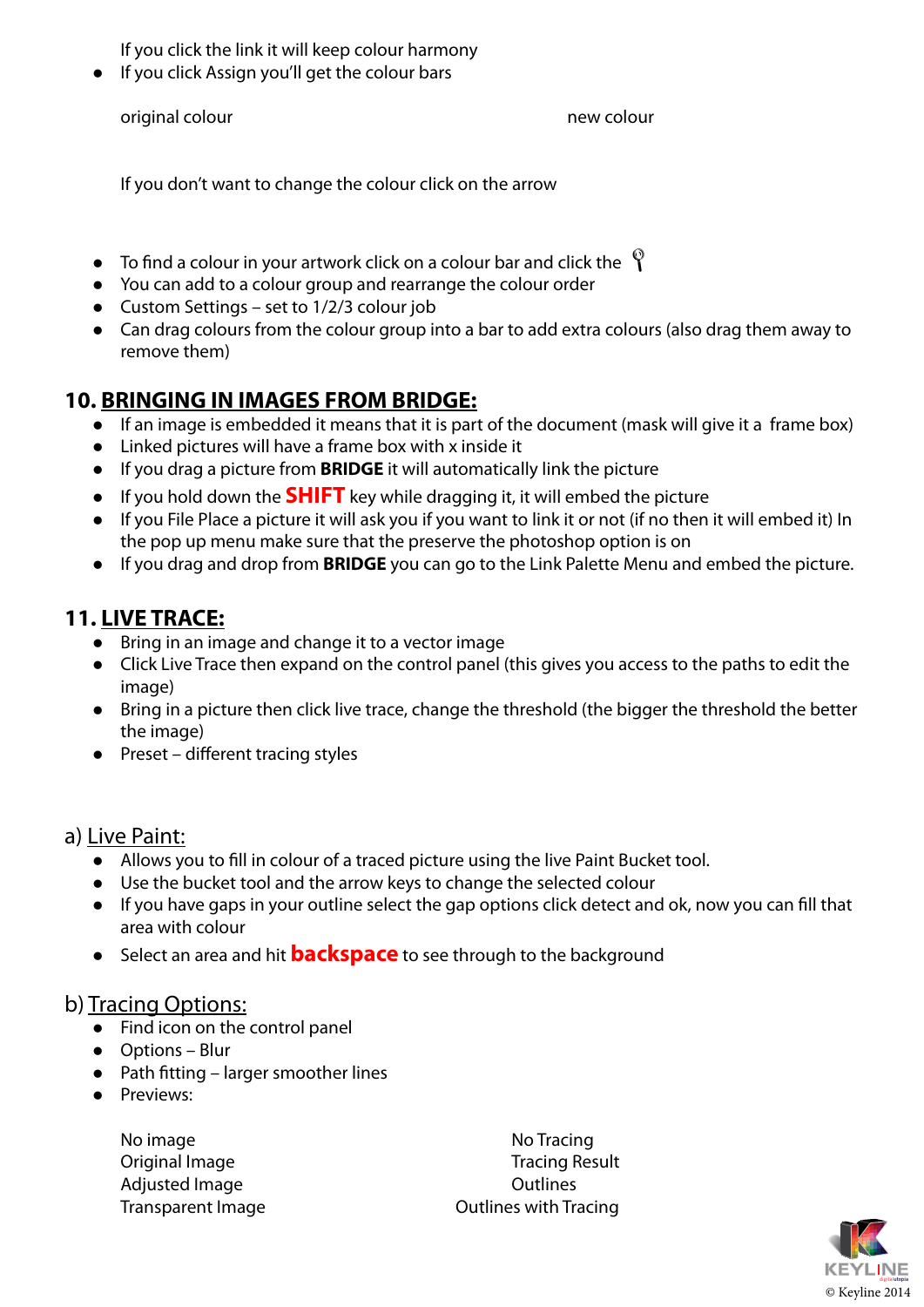# **12. CROPPING PICTURES:**

- Used to copy and paste a section into **INDESIGN**
- Cropped areas are linked files
- Can have multiple crop areas by copying them (**ALT**) but can only have one active at a time
- Isolate a part of your page you want to export or print or place into **INDESIGN,** make a box then make it into a crop area
- Use the crop area tool double click for more options (control the width, height of the box and the position on the page etc)
- Save this selection then you can place it into **INDESIGN**
- Crop marks are also used for print to help show trim marks Draw a box around the graphic then go to Filter Menu  $\rightarrow$  Create  $\rightarrow$  Crop Marks

# **13. TRANSPARENCY:**

• Transparency Palette Menu Isolate Blending (only affects groups)

Knockout Group (no blending options)

- Blending Options \* Normal \* \* Soft Light
	-
	- \* Darken \* Hard Light
	- \* Multiply \* Difference
	- \* Colour Burn \* Exclusion
	- \* Lighten \* Hue
	- \* Screen \* Saturation
	- \* Colour Dodge \* Colour
		-
	- \* Overlay \* Luminosity
- Transparency Palette Menu → Make Opacity Mask

## **14. LAYERS:**

- Layers are like tracing paper on top of each other
- When a layer is hidden it won't print
- Layer palette menu new layer (give it a name eg background, text etc)
- $\bullet$   $\bullet$  allows you to see the layer (hide/show layers)
- $\bullet$   $\bullet$  allows you to lock a layer (cannot edit it)
- You can colour code layers to assist you
- The target button in the appearance palette will automatically select everything on that layer
- indicates that the object is selected
- If you select all the objects then becomes bigger
- You can have sub-layers which list all the objects on the page
- **ALT** click on the new sub-layer button it will call up the pop up menu
- Layers will override all arrange settings
- $\bullet$   $\bullet$   $\bullet$  click on the  $\bullet$  will show you the outline view
- **ALT** click on  $\bullet$  will show just that layer
- Palette Menu → Paste Remembers Layers must be switched on

#### a) Merging Layers:

- Combine 2 layers to become 1
- select 2 layers then go to Palette Menu → Merge Selected (whenever little  $\prod$  is, that will be the name of the merged layer)

## **15. PRINTING:**

a) Things to Check before Sending to Print: